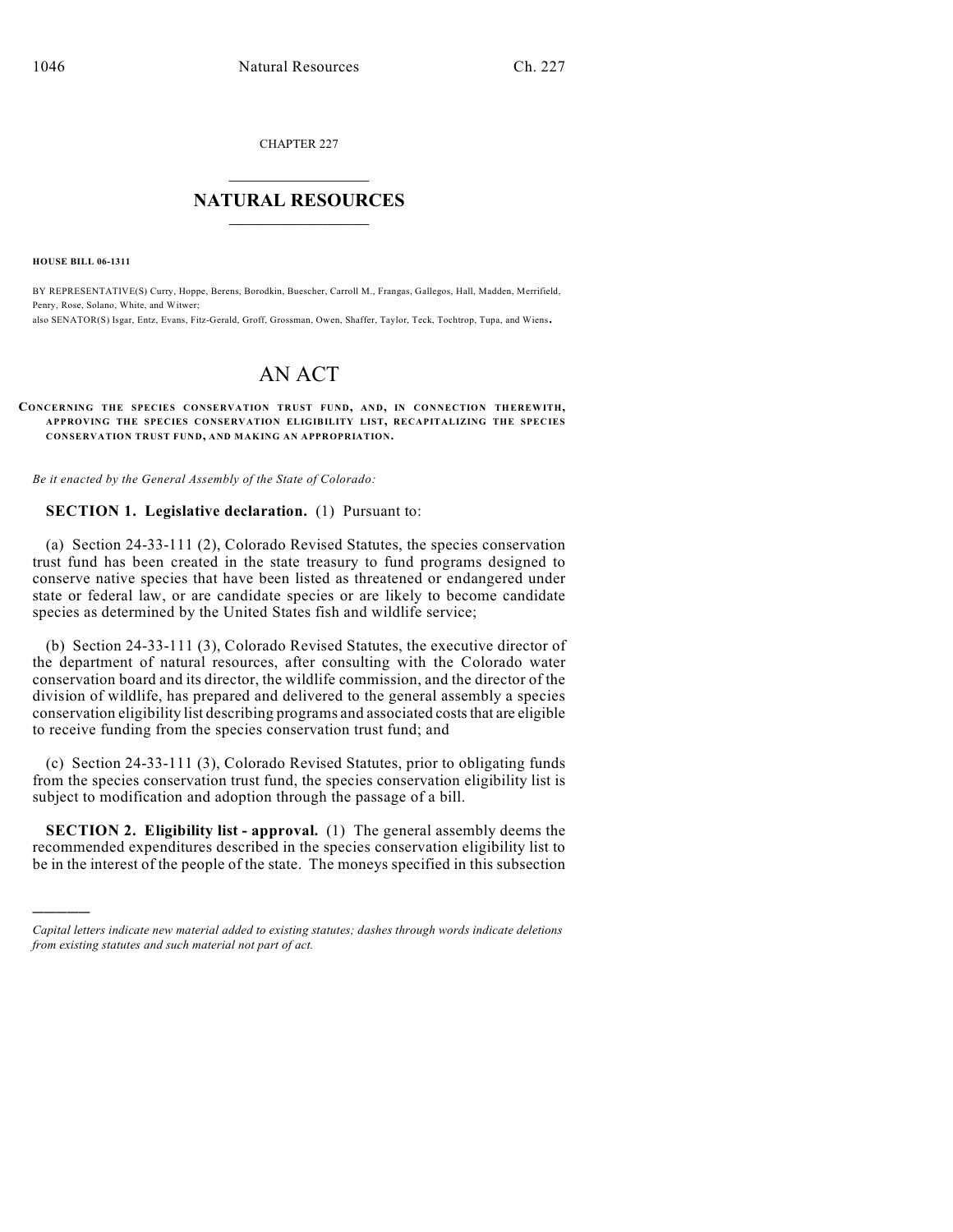(1) shall be available in fiscal year 2005-06 and shall remain available for the designated purposes until they are fully expended:

(a) The executive director of the department of natural resources is authorized to obligate and expend one million eight hundred fifty thousand dollars (\$1,850,000) from the operation and maintenance account of the species conservation trust fund for the following activities, programs, and species in the following amounts:

| <b>PROGRAM / SPECIES</b>                                  | <b>AMOUNT</b> |
|-----------------------------------------------------------|---------------|
| Platte River Recovery Program                             | \$1,850,000   |
| Total operation and maintenance account<br>appropriation: | \$1,850,000   |

(b) Twenty-six dollars and 71 cents (\$26.71) shall revert to the operation and maintenance account of the species conservation trust fund from the following activities, programs, and species:

| <b>PROGRAM / SPECIES</b>                                           | <b>AMOUNT</b> |
|--------------------------------------------------------------------|---------------|
| (I) COFRS code designation "PG4"<br>Prairie grasslands, 2004       | \$22.71       |
| (II) COFRS code designation "SW4"<br>Southwestern flycatcher, 2004 | \$4.00        |
|                                                                    |               |

## **Total operation and maintenance account reversion: \$26.71**

(c) The executive director of the department of natural resources is authorized to obligate and expend one million eight hundred eight-two thousand eight hundred thirteen dollars (\$1,882,813) from the capital account of the species conservation trust fund for the following activities, programs, and species in the following amounts:

| <b>PROGRAM / SPECIES</b>                                                | <b>AMOUNT</b> |
|-------------------------------------------------------------------------|---------------|
| (I) Upper Colorado Endangered Fish<br>Recovery Program                  | \$1,336,813   |
| (II) San Juan Endangered Fish Recovery<br><b>Implementation Program</b> | 546,000<br>S. |
| Total capital account appropriation:                                    | \$1,882,813   |

(2) The general assembly deems the recommended expenditures described in the species conservation eligibility list to be in the interest of the people of the state. The moneys specified in this subsection (2) shall be available in fiscal year 2006-07 and shall remain available for the designated purposes until they are fully expended: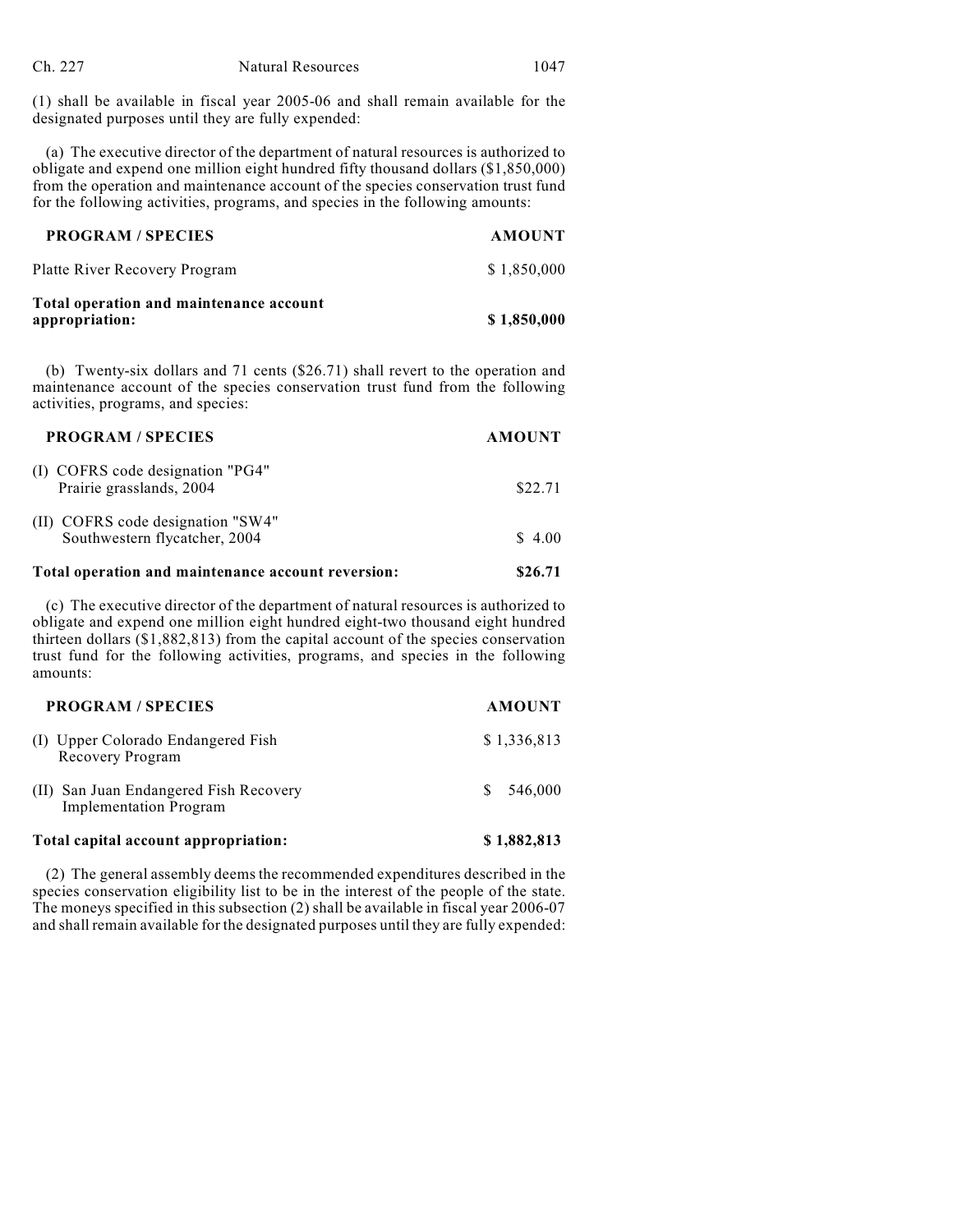(a) The executive director of the department of natural resources is authorized to obligate and expend four hundred thousand dollars (\$400,000) from the operation and maintenance account of the species conservation trust fund for the following activities, programs, and species in the following amounts:

| <b>PROGRAM / SPECIES</b>                                                                                                      | <b>AMOUNT</b> |
|-------------------------------------------------------------------------------------------------------------------------------|---------------|
| Sagebrush-associated species; shortgrass<br>prairie-dependent species; and South Platte<br>and Arkansas river aquatic species | \$400,000     |
| Total operation and maintenance account                                                                                       |               |
| appropriation:                                                                                                                | \$400,000     |

(b) The executive director of the department of natural resources is authorized to obligate and expend three million one hundred fifty thousand dollars (\$3,150,000) from the capital account of the species conservation trust fund for the following activities, programs, and species in the following amounts:

| <b>PROGRAM / SPECIES</b>             | <b>AMOUNT</b> |
|--------------------------------------|---------------|
| Platte River Recovery Program        | \$3.150.000   |
| Total capital account appropriation: | \$3,150,000   |

**SECTION 3.** 39-29-109 (1), Colorado Revised Statutes, is amended BY THE ADDITION OF A NEW PARAGRAPH to read:

**39-29-109. Severance tax trust fund - created - administration - use of moneys - definitions - repeal.** (1) (k) (I) NOTWITHSTANDING ANY OTHER PROVISION OF THIS SECTION, BY TWENTY DAYS AFTER THE EFFECTIVE DATE OF THIS PARAGRAPH (k), THE STATE TREASURER SHALL DEDUCT FROM THE OPERATIONAL ACCOUNT OF THE SEVERANCE TAX TRUST FUND CREATED IN SUBPARAGRAPH (II) OF PARAGRAPH (a) OF THIS SUBSECTION (1):

(A) TWO MILLION DOLLARS AND TRANSFER SUCH SUM TO THE CAPITAL ACCOUNT OF THE SPECIES CONSERVATION TRUST FUND CREATED IN SECTION 24-33-111 (2) (a), C.R.S.;

(B) TWO MILLION DOLLARS AND TRANSFER SUCH SUM TO THE OPERATIONS AND MAINTENANCE ACCOUNT OF THE SPECIES CONSERVATION TRUST FUND CREATED IN SECTION 24-33-111 (2) (a), C.R.S.

(II) NOTWITHSTANDING ANY OTHER PROVISION OF THIS SECTION, ON OR AFTER JULY 1, 2006, THE STATE TREASURER SHALL DEDUCT FROM THE OPERATIONAL ACCOUNT OF THE SEVERANCE TAX TRUST FUND CREATED IN SUBPARAGRAPH (II) OF PARAGRAPH (a) OF THIS SUBSECTION (1):

(A) FOUR MILLION FOUR HUNDRED THOUSAND DOLLARS AND TRANSFER SUCH SUM TO THE CAPITAL ACCOUNT OF THE SPECIES CONSERVATION TRUST FUND CREATED IN SECTION 24-33-111 (2) (a), C.R.S.; AND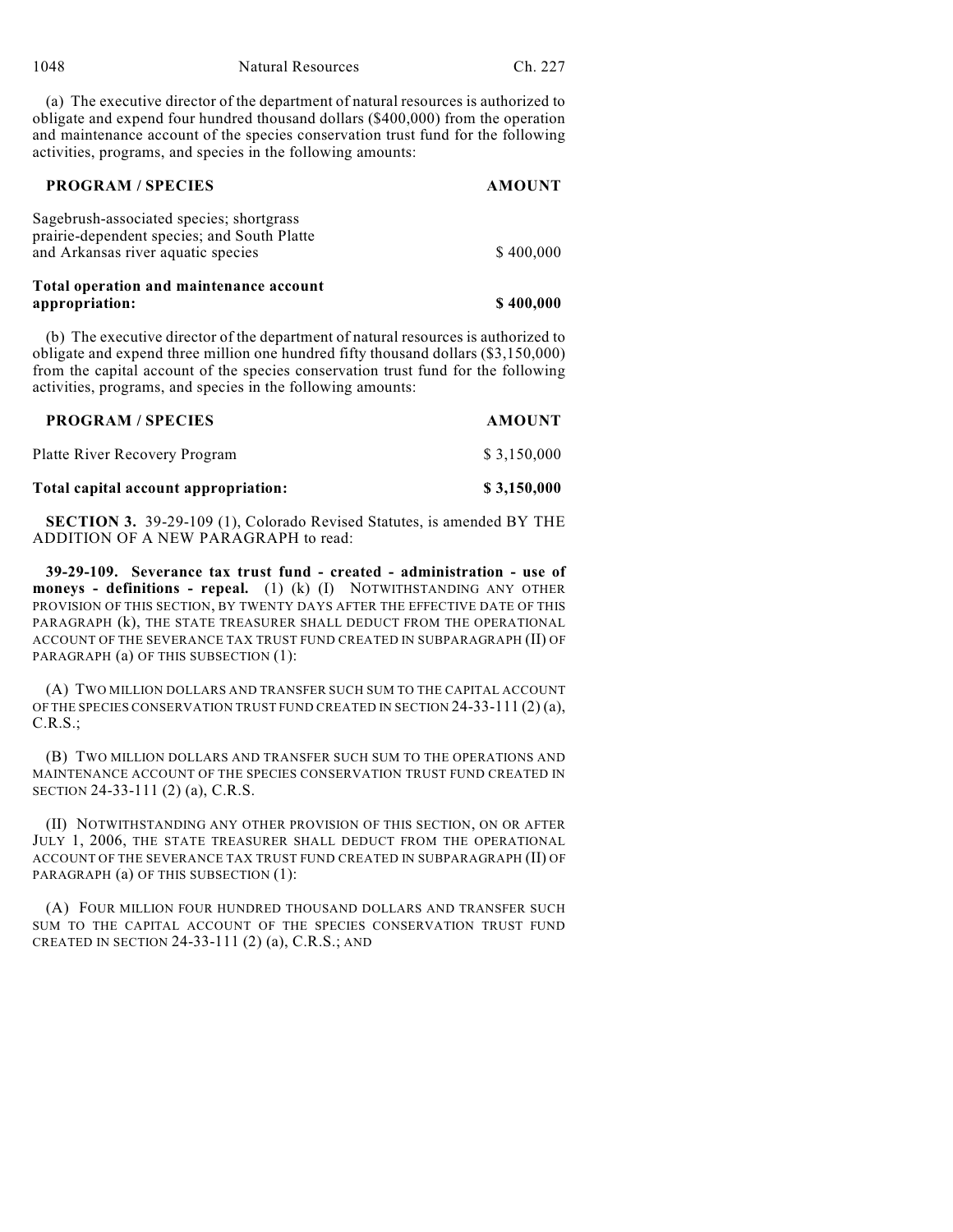(B) FOUR MILLION FOUR HUNDRED THOUSAND DOLLARS AND TRANSFER SUCH SUM TO THE OPERATION AND MAINTENANCE ACCOUNT OF THE SPECIES CONSERVATION TRUST FUND CREATED IN SECTION 24-33-111 (2) (a), C.R.S.;

(III) THIS PARAGRAPH (k) IS REPEALED, EFFECTIVE JULY 1, 2007.

**SECTION 4.** 24-33-111 (2) (b), (2) (c), (2) (d), and (2) (e), Colorado Revised Statutes, are amended to read:

**24-33-111. Conservation of native species - fund created - repeal.** (2) **Species conservation trust fund - creation.** (b) (I) Notwithstanding any provision of this section to the contrary, on March 27, 2002, the state treasurer shall deduct two million five hundred thousand dollars from the capital account of the species conservation trust fund and transfer such sum to the general fund.

(II) THIS PARAGRAPH (b) IS REPEALED, EFFECTIVE JULY 1, 2007.

(c) (I) In order to restore the amount transferred from the capital account of the species conservation trust fund pursuant to paragraph (b) of this subsection (2):

(I) (A) On June 30, 2002, the state treasurer shall transfer an amount of reversions to the general fund for the 2001-02 fiscal year to the capital account of the species conservation trust fund equal to the amount of such reversions or the amount transferred from the capital account of the species conservation trust fund pursuant to paragraph (b) of this subsection (2), whichever is less.

 $(H)$  (B) To the extent the amount transferred from the capital account of the species conservation trust fund pursuant to paragraph (b) of this subsection (2) is not fully restored pursuant to subparagraph (I) of this paragraph (c), moneys from the general fund shall be transferred to the capital account of the species conservation trust fund pursuant to section 24-75-217, C.R.S., to restore such remaining amount.

(II) THIS PARAGRAPH (c) IS REPEALED, EFFECTIVE JULY 1, 2007.

(d) (I) Notwithstanding any provision of this section to the contrary and in addition to any other amounts transferred pursuant to this subsection (2), on May 28, 2002, the state treasurer shall deduct three million dollars from the capital account of the species conservation trust fund and transfer such sum to the general fund.

(II) THIS PARAGRAPH (d) IS REPEALED, EFFECTIVE JULY 1, 2007.

(e) (I) Notwithstanding any provision of this section to the contrary, on March 5, 2003, the state treasurer shall deduct one million dollars from the capital account of the species conservation trust fund and shall transfer such sum to the general fund.

(II) THIS PARAGRAPH (e) IS REPEALED, EFFECTIVE JULY 1, 2007.